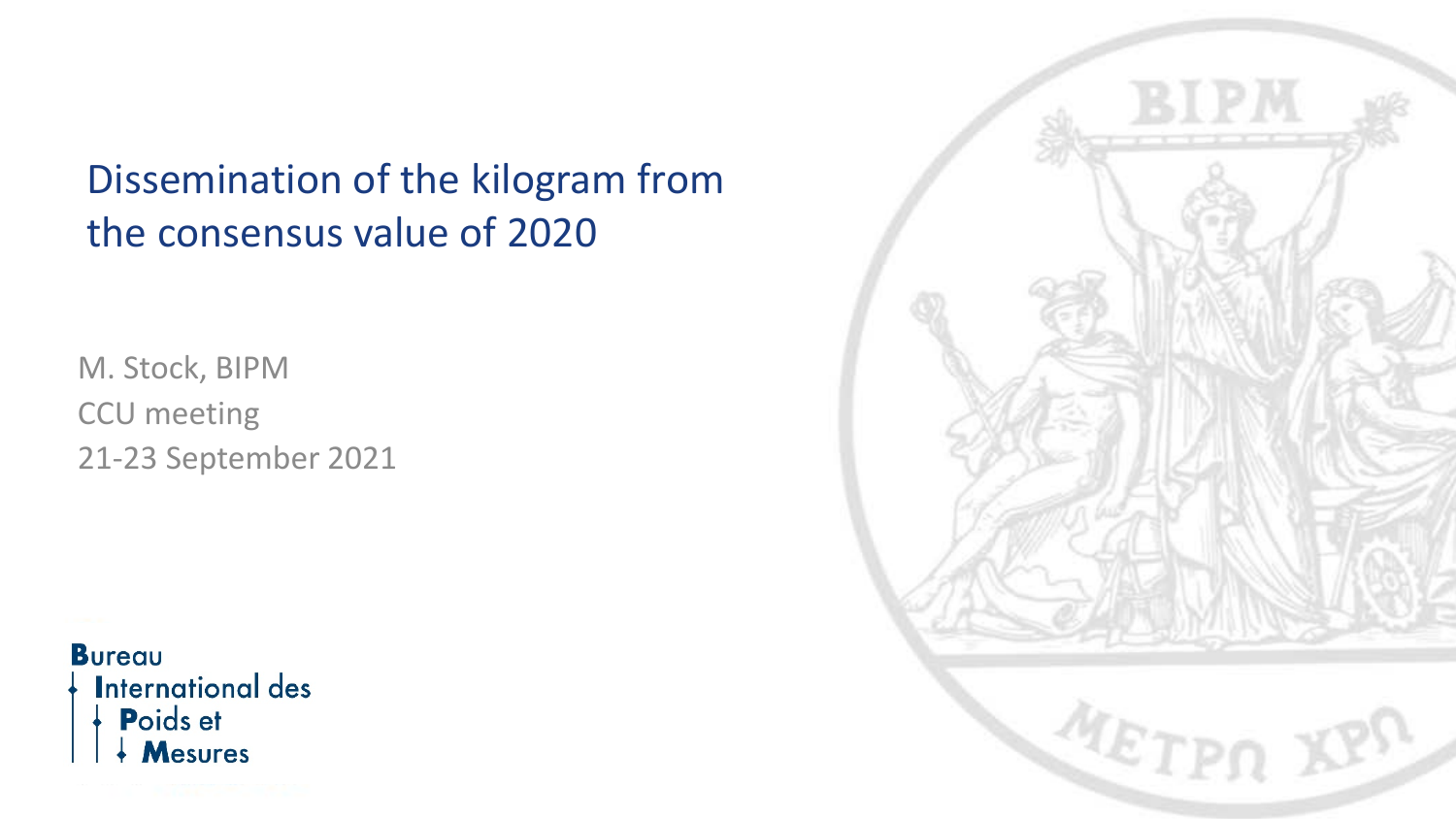# CCM Recommendation G1 (2017) "For a new definition of the kilogram in 2018"

#### **Considering**

■ …that most recent measurement results with relative standard uncertainty below 5 × 10<sup>-8</sup> do not pass the standard chi-squared test of consistency, but it is expected that the CODATA value and uncertainty for the Planck constant will be suitable for even the most demanding applications,

requests those National Metrology Institutes having a realization of the kilogram to avail themselves of the consensus value (as determined from the ongoing comparison) when disseminating the unit of mass according to the new definition, until the dispersion in values becomes compatible with the individual realization uncertainties, thus preserving the international equivalence of calibration certificates and in accordance with the principles and agreed protocols of the CIPM Mutual Recognition Arrangement,



Internationally coordinated dissemination of kg, based on consensus value ("international mean kilogram")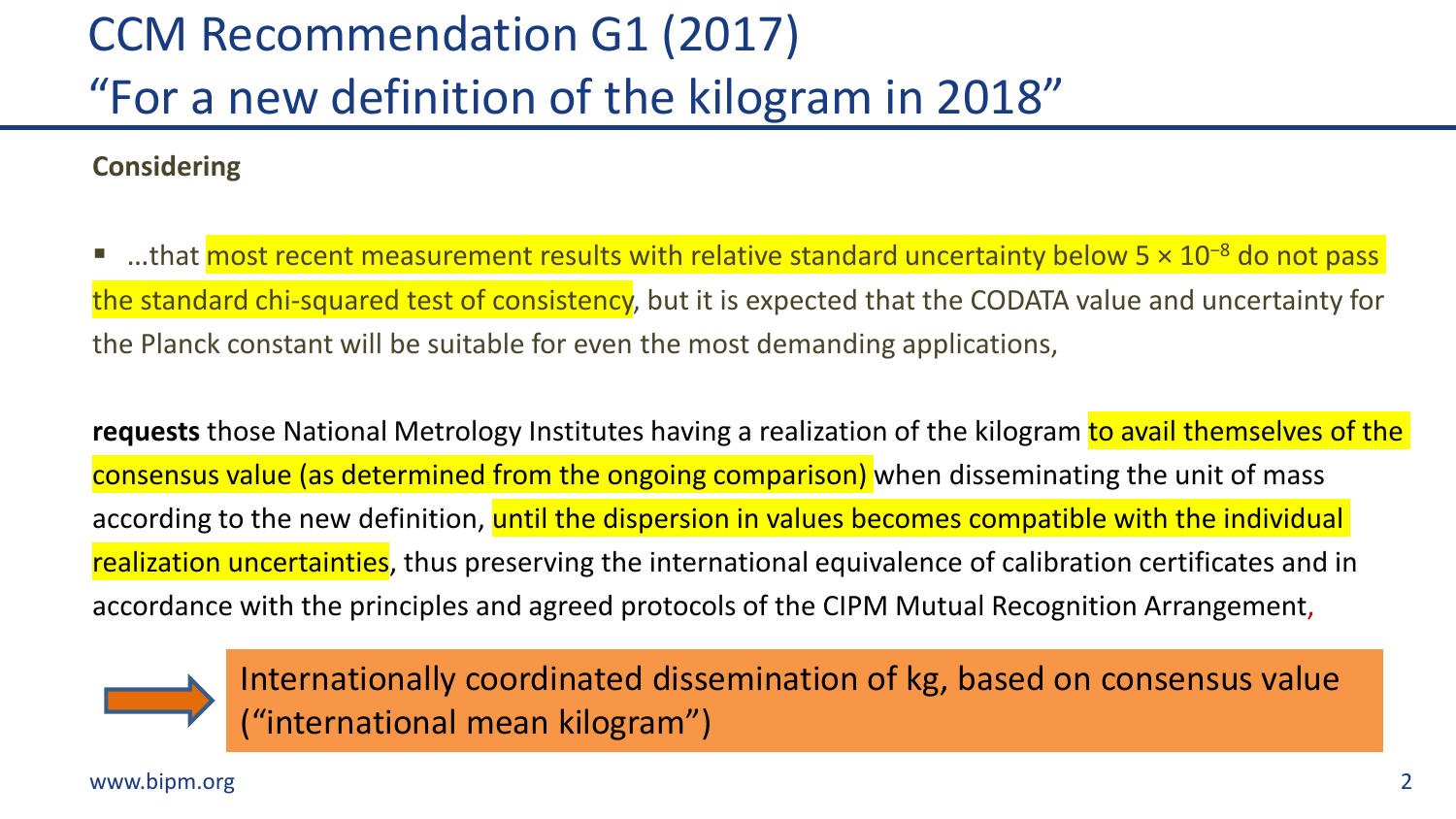## Consensus Value and its uncertainty

- **•** Determination
	- KCs of kg realizations takes place every 2 years (piloted by BIPM)
	- CV is calculated as the average of the last 3 KCRVs (to ensure temporal stability)
	- initial value will be based on IPK, Pilot study result (2016), KCRV of first KC



- CV is maintained by the BIPM using its Pt-Ir mass standards
- The uncertainty in the Consensus Value is 20 μg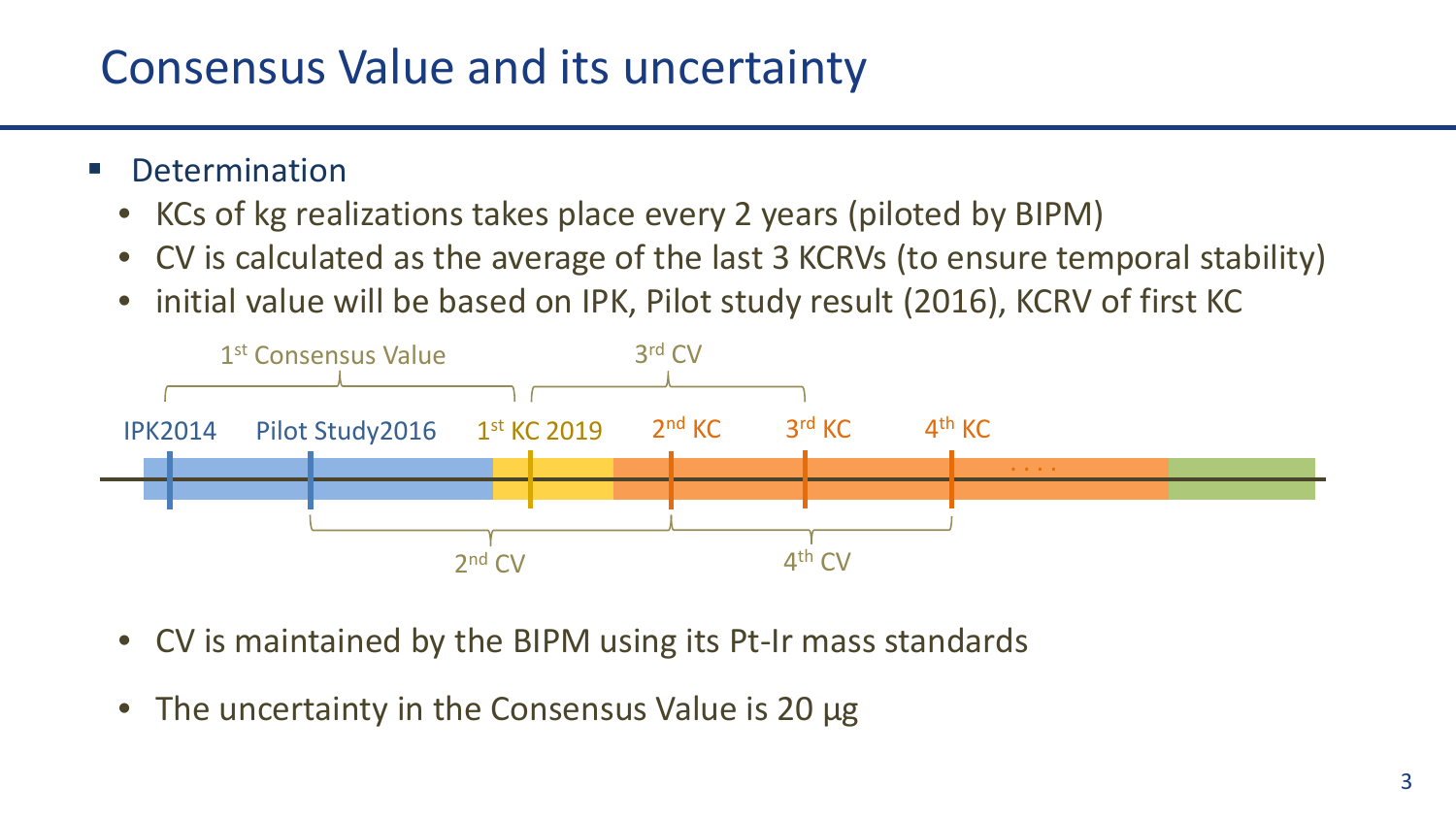#### First KC of realization experiments CCM.M-K8.2019



- **Pilot: BIPM**
- 7 participants: 4 Kibble balances, 1 joule balance, 2 XRCD
- Mass of travelling standards of each participant: measured in vacuum
- KCRV calculated as the weighted mean of the participants' results with  $u_{R}$  ( $x_{R}$ ) = 7.5  $\mu$ g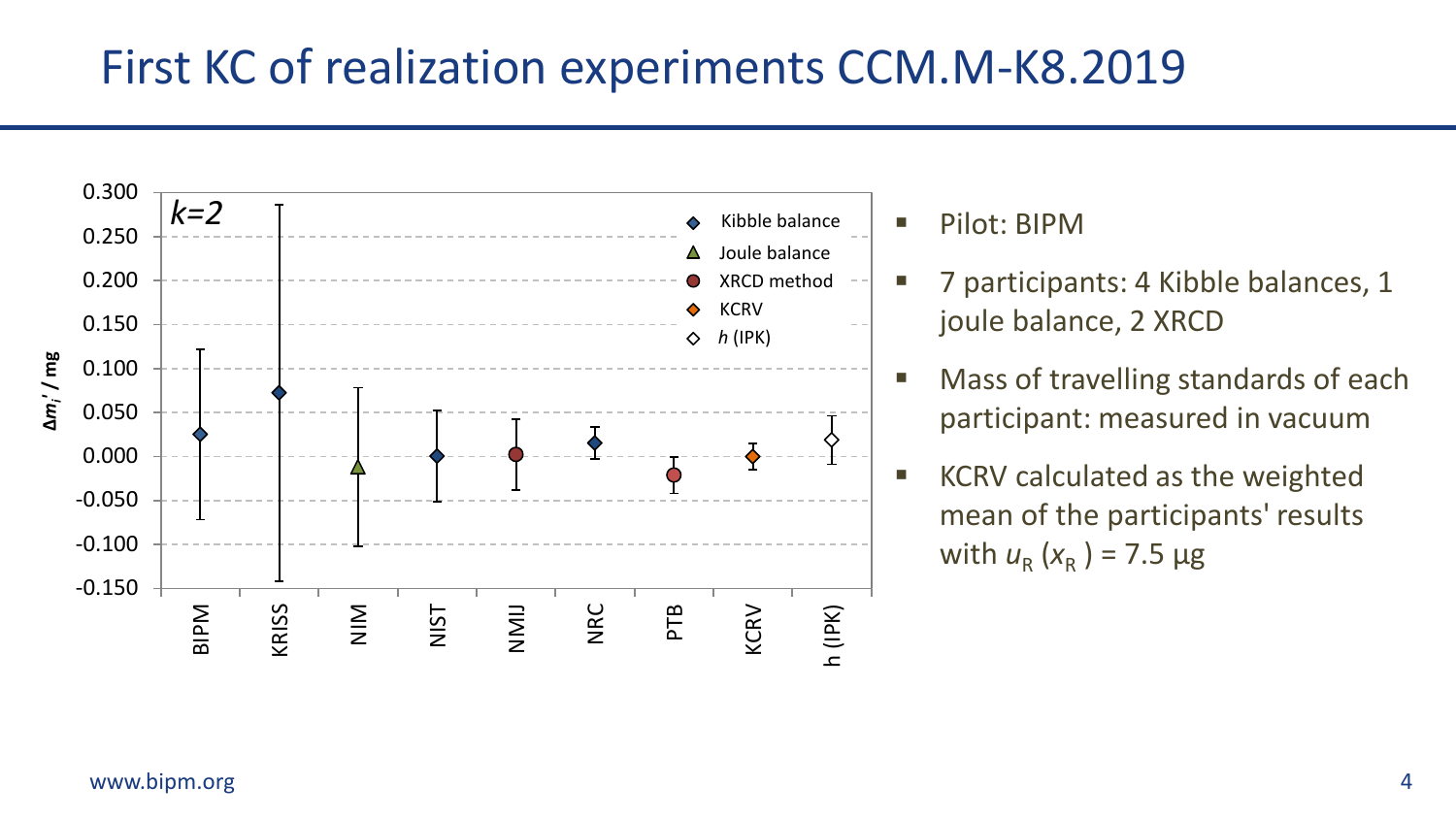#### Calculation of the first CCM Consensus Value for the kilogram

- Consensus Value based on an arithmetic mean of 3 sets of data
- All 3 data sets obtained from work organized by BIPM mass laboratory
- Data sets linked together by BIPM Pt-Ir mass standards

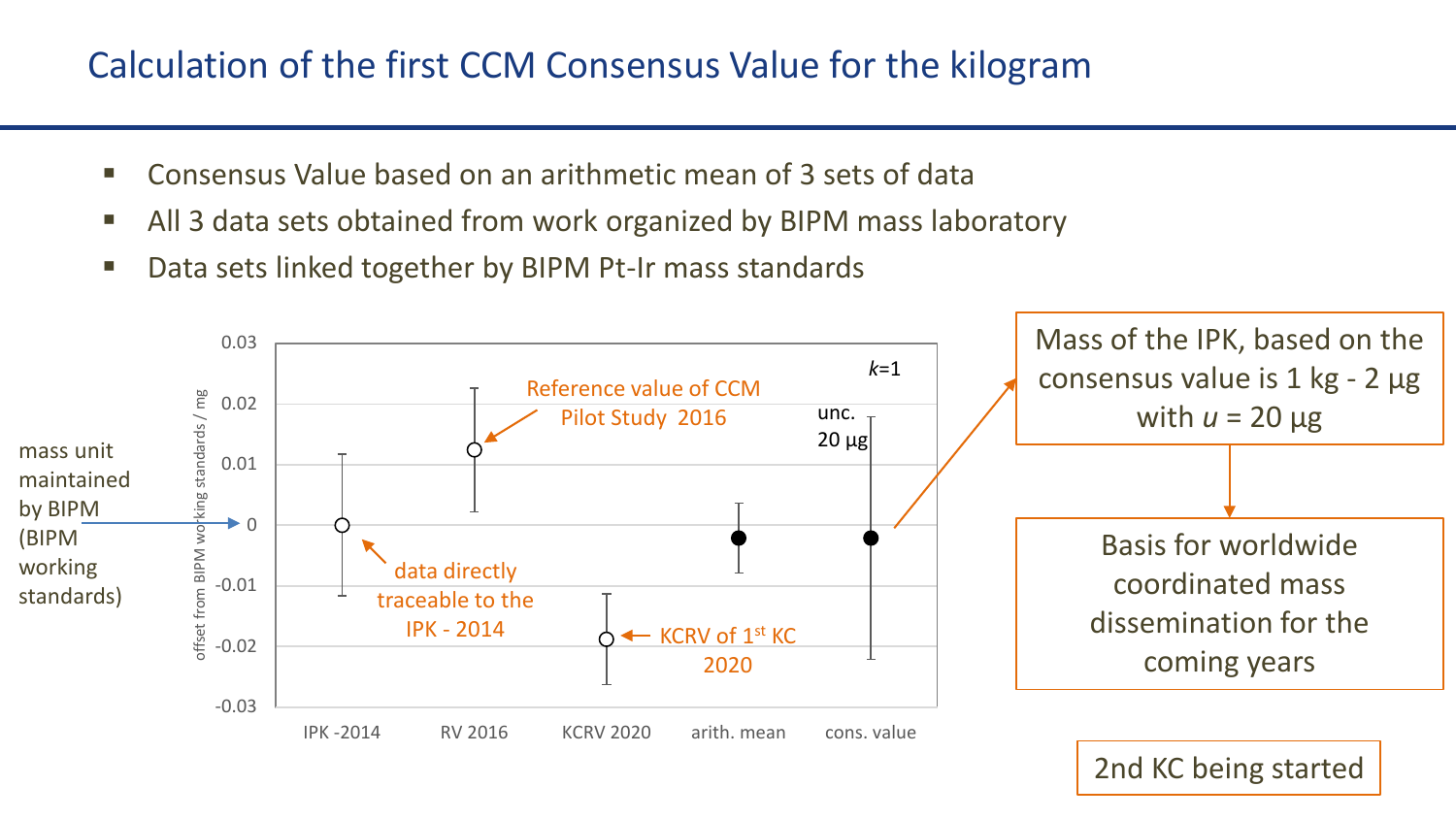### Dissemination of the Consensus Value

- **no adjustment to the international mass scale needs to be made**, only the uncertainty needs to be increased
- **adjustments to the CMCs** of NMIs are necessary to take into account the increased uncertainty in the CV relative to the current uncertainty in the IPK
- draft adjustments calculated by an ad-hoc TG of the CCM WGM and circulated to the affected NMIs for approval, then updated in KCDB

# **IH BIPM**

#### Note on the impact of the beginning of Phase 2 of the kilogram dissemination process on BIPM mass calibrations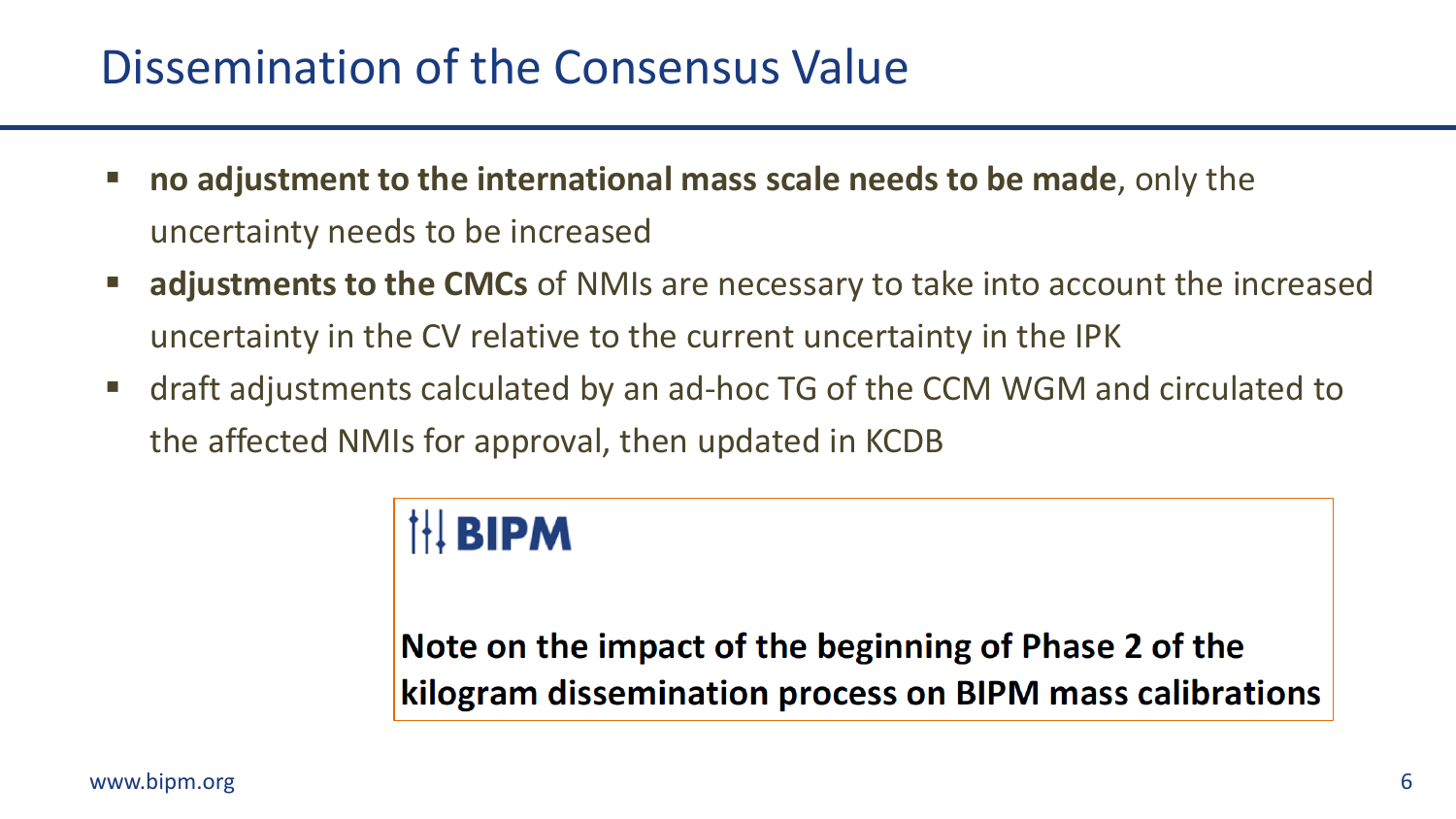### Dissemination phases

|  | Phase          | Time scale               | <b>Description</b>                                                                                                     | Source of<br>traceability                                          | <b>Uncertainty of BIPM</b><br>mass calibrations           | Role of realization<br>experiments                                                                  | Dissemination of mass from<br>NMIs with realization<br>experiments                                                                                 |
|--|----------------|--------------------------|------------------------------------------------------------------------------------------------------------------------|--------------------------------------------------------------------|-----------------------------------------------------------|-----------------------------------------------------------------------------------------------------|----------------------------------------------------------------------------------------------------------------------------------------------------|
|  | $\mathbf{0}$   | Until<br>20 May $191$    | Traceability to the IPK                                                                                                | $m_{\text{IRK}} \equiv 1 \text{ kg}$<br>$u_{m_{\rm IPK}} \equiv 0$ | $u_{\text{stab}}(t)$                                      | Measurement of h                                                                                    | Dissemination from national<br>prototype traceable to IPK                                                                                          |
|  |                | 20 May 19 -<br>date $12$ | <b>Traceability to the Planck</b><br>constant via the IPK, with<br>additional uncertainty from<br>the (new) definition | $m_{\text{IPK}} = 1 \text{ kg}$<br>$u_{m_{\rm IPK}} = 10 \mu g$    | $\approx \sqrt{u_{\text{mipk}}^2 + u_{\text{stab}}^2(t)}$ | <b>Contribute to Key</b><br>Comparison (KC),<br>improve and resolve<br>discrepancies                | Dissemination from national<br>prototype traceable to IPK,<br>with 10 µg added uncertainty                                                         |
|  | $\overline{2}$ | $date 1 -$<br>date $23$  | <b>Traceability to the Planck</b><br>constant, dissemination from<br>a consensus value <sup>4</sup> (CV)               | <b>Consensus</b><br>value (CV)                                     | $\approx \sqrt{u_{\text{CV}}^2 + u_{\text{stab}}^2(t)}$   | contribute to CV (via<br>KC), improve<br>experiments and<br>resolve discrepancies                   | <b>Dissemination from</b><br>consensus value with<br>uncertainty<br>$\approx$ $\sqrt{u_{\text{CV}}^2 + u_{\text{stab,NMI}}^2(t)}$                  |
|  | 3              | from date 2              | <b>Traceability to the Planck</b><br>constant, dissemination by<br>individual realizations                             | Fixed value of h<br>$u(h) \equiv 0$                                | (Uncertainty of BIPM<br>realization<br>experiment)        | <b>Realization of the</b><br>unit of mass,<br>Participation in KCs<br>to demonstrate<br>equivalence | Dissemination from validated<br>realization experiments with<br>the uncertainty of the<br>experiment. The terms of the<br>CIPM MRA are applicable. |

Table 1: The four phases necessary for the reliable transition from the IPK to independent NMI realizations of the unit of mass